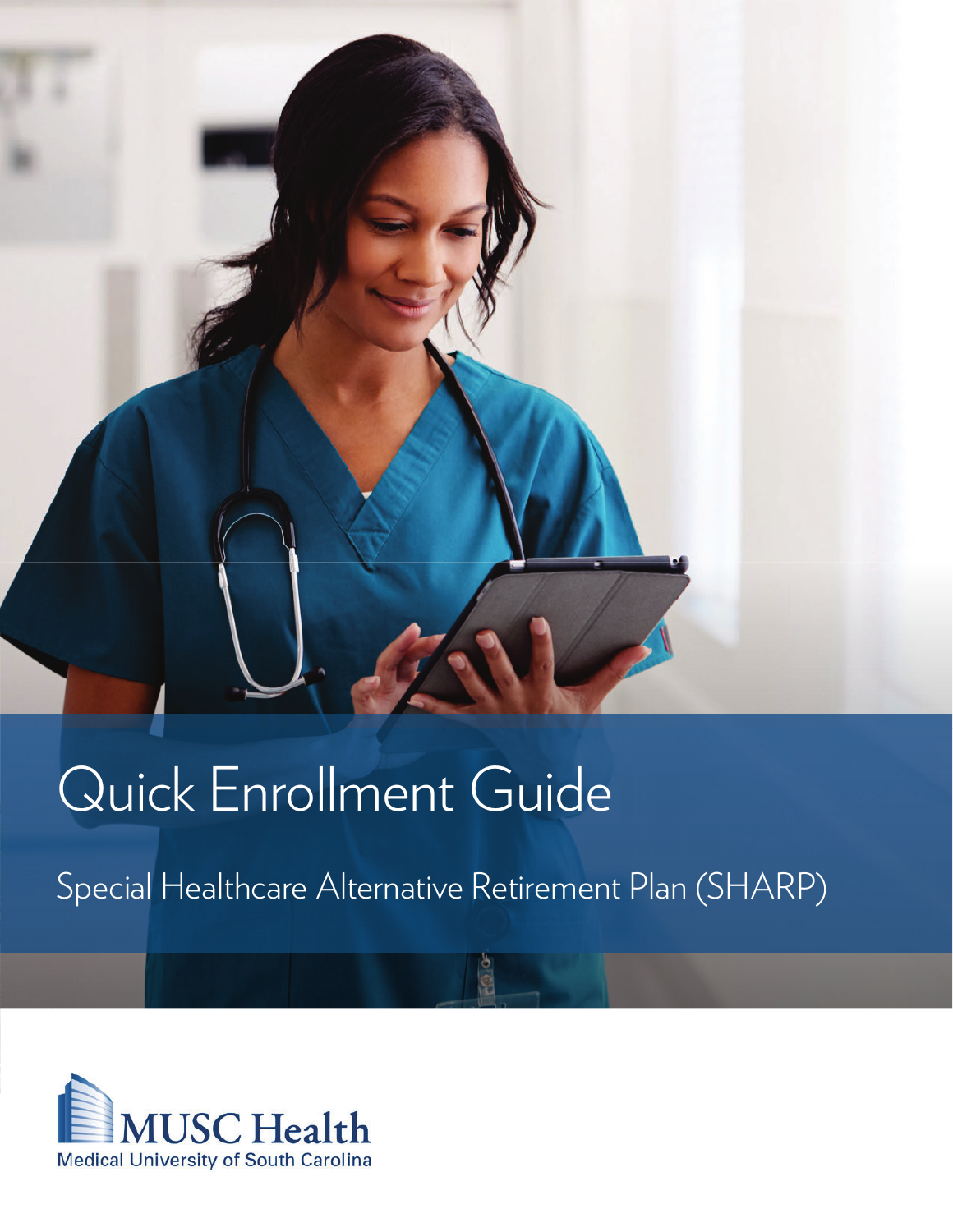# Welcome to the Special Healthcare Alternative Retirement Plan (SHARP)!

MUHA values you as an employee and wants to help you create a healthier retirement.

## Simple Steps to Get Started

## Register Your Account Today

Visit **MillimanBenefits.com** (choose English or Spanish), select Create an Account and follow the prompts to register. Registering is the No. 1 step you can take to protect your retirement money and avoid delays when trying to access your account or withdraw funds.

## Choose Your Investments

Pick the investments that suit your investment style and time until retirement.

### Name a Beneficiary

Designate or update the individuals or entities you want to receive your account balance in the event of your death. If naming an individual, you'll need your beneficiary's Social Security number. To name your beneficiary, click on Beneficiaries under the Profile icon at the top right of the screen at **MillimanBenefits.com**.

## Need Help?

Call the Benefits Service Center at (866) 767-1212 or use Web Chat on **MillimanBenefits.com**. Representatives are available Monday through Friday from 8 a.m. to 8 p.m. Eastern time.

## Plan Details

## **Eligibility**

You are immediately eligible to participate in the plan.

## Roll It Over

#### **KEEP ALL OF YOUR RETIREMENT ACCOUNTS IN ONE SPOT**

A rollover means transferring your money from one retirement account into another retirement account. Combining your accounts will make it easier to track your savings, monitor your investments and more accurately predict if you are on track to meet your retirement savings goals.

Begin the process by logging in to your account on **MillimanBenefits.com**, click on Account Details at the top of the page, and then select Contributions from the left menu under Account Activity. Just follow the steps to create a rollover form. Be sure you know the approximate amount you will be rolling over.

## Employer Contributions

Your employer may elect to make a discretionary non-elective contribution on a per pay period basis. While subject to change, this amount is currently 5.15% of pay up to annual IRS compensation limits.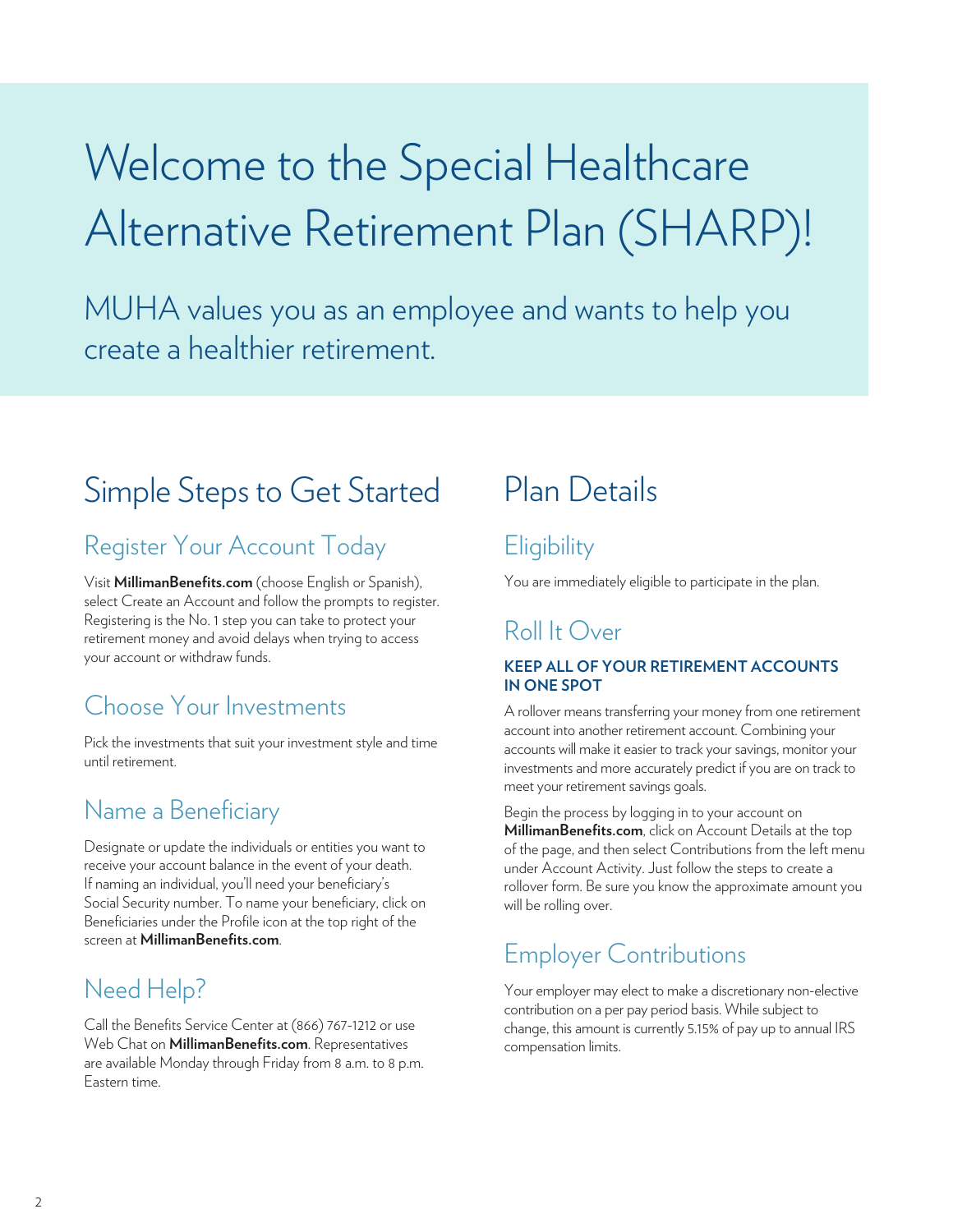## Vesting

Vesting means gaining ownership. You'll become vested in employer contributions over time according to the chart below.

| Years employed | <b>Vested %</b> |
|----------------|-----------------|
| Less than 2    | 0%              |
| כ              | 25%             |
| 3              | 50%             |
| 4              | 75%             |
|                | 100%            |

You will automatically become 100% vested when you reach age 60, in the event of your death or if you become permanently disabled while still employed.

### Investments

You have the right to direct the investment of any contributions to the plan. The plan offers a stable value fund option and Vanguard Target Retirement funds, which are target date funds. Target date funds are designed to take the confusion out of investing. They provide diversified investment mixes that are based on your age. With this age-based investment strategy, you pick the fund that is closest to your retirement date. Your allocation will automatically adjust over time, becoming more conservative as you get closer to retirement.



If you do not make any investment elections, your existing account balance and any future contributions to the plan will be automatically invested in the plan's Qualified Default Investment Alternative (QDIA), the Vanguard Target Retirement fund that is closest to the year you turn age 65. See the attached QDIA Notice for more information. You can make changes to your investments at any time.

## Taking Your Money Out

If you leave or retire, you will be able to take a distribution 90 days following your severance of employment. You may take a lump sum distribution to yourself or roll it into another eligible retirement plan or IRA. You may also leave the money in the plan if your balance is \$5,000 or more. Consider your distribution options carefully as taxes and penalties may apply.

## What Is Withdrawal Lock?

Withdrawal Lock is a security feature that "locks down" your account to prevent unauthorized withdrawals. This feature is automatically applied to your account when you register. You'll get a special code in the mail, which you'll need to unlock your account when you're ready to withdraw funds. Keep this code in a safe place! If you lose the code, you'll experience delays when trying to withdraw your money.

## Financial Wellness Center

Take advantage of the free resources on **MillimanBenefits.com**. You'll find articles, calculators and videos to help you make the most of your plan. Learn saving basics, explore age-based checklists and use the tools to run your numbers. To access these resources, click on the Financial Wellness link at the top of the page.